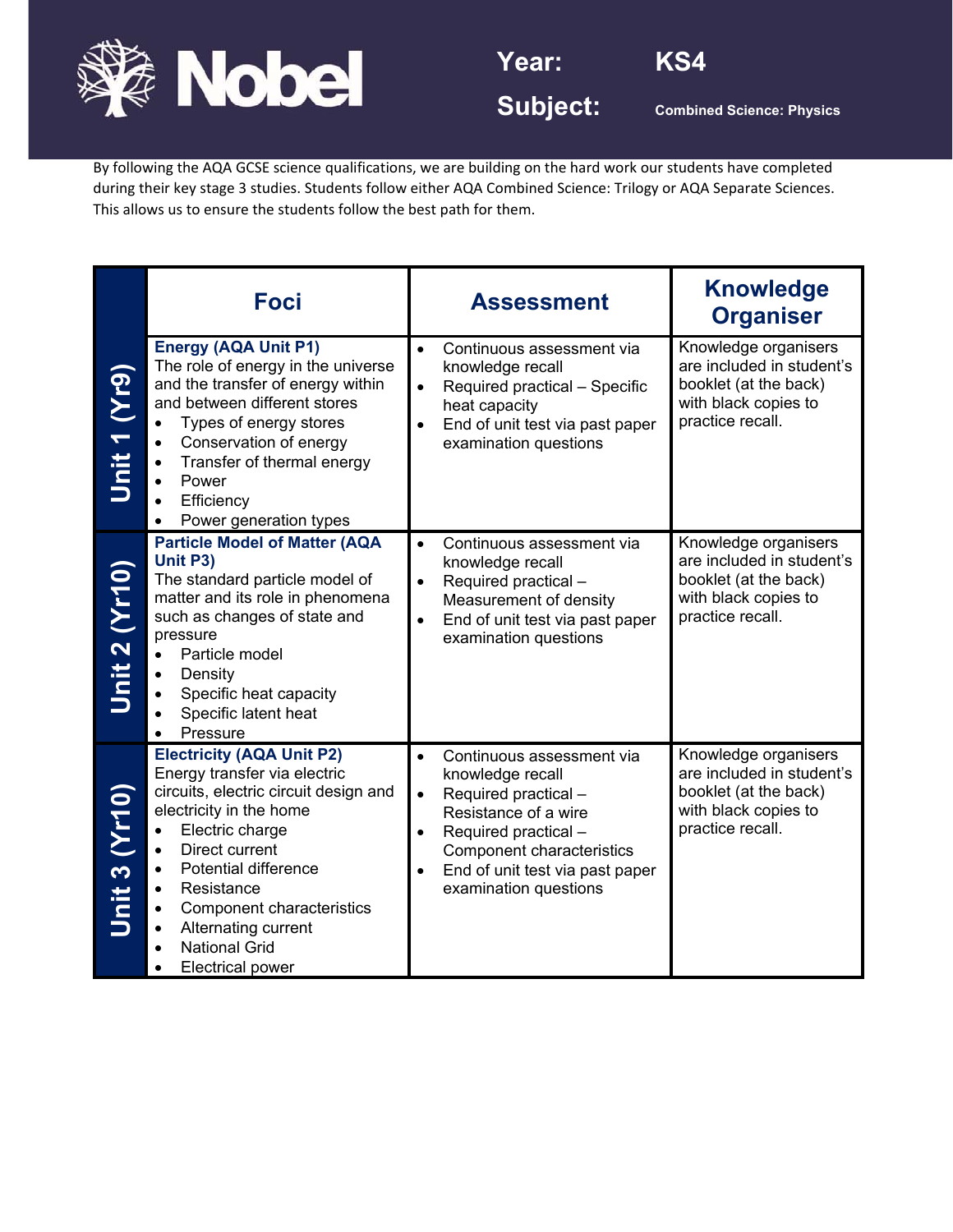



Subject: **Combined Science: Physics** 

| Unit 4 (Yr10)       | <b>Radiation (AQA Unit P4)</b><br>The structure of the atom and how<br>isotopes cause unstable nuclei<br>and hence ionising radiation. The<br>advantages and risks of nuclear<br>power in the modern world.<br>Structure of the atom<br>$\bullet$<br>Isotopes<br>$\bullet$<br>Alpha, beta and Gamma<br>radiation<br>Nuclear equations and half life<br>Radiation dose<br>Uses of radiation          | $\bullet$<br>$\bullet$                           | Continuous assessment via<br>knowledge recall<br>End of unit test via past paper<br>examination questions                                                                                                                          | Knowledge organisers<br>are included in student's<br>booklet (at the back)<br>with black copies to<br>practice recall. |
|---------------------|-----------------------------------------------------------------------------------------------------------------------------------------------------------------------------------------------------------------------------------------------------------------------------------------------------------------------------------------------------------------------------------------------------|--------------------------------------------------|------------------------------------------------------------------------------------------------------------------------------------------------------------------------------------------------------------------------------------|------------------------------------------------------------------------------------------------------------------------|
| Unit 5 (Yr10)       | <b>Waves (AQA Unit P6)</b><br>Waves as a form of energy<br>transfer. Mechanical and<br>electromagnetic waves and their<br>importance in the world.<br>Transverse and longitudinal<br>$\bullet$<br>waves<br>Frequency, period and<br>۰<br>wavelength<br>Reflection and refraction<br>$\bullet$<br>Electromagnetic waves<br>$\bullet$<br><b>Ionising Waves</b>                                        | $\bullet$<br>$\bullet$<br>$\bullet$<br>$\bullet$ | Continuous assessment via<br>knowledge recall<br>Required practical -<br>Measurement of wave<br>parameters<br>Required practical -<br>Investigating infrared radiation<br>End of unit test via past paper<br>examination questions | Knowledge organisers<br>are included in student's<br>booklet (at the back)<br>with black copies to<br>practice recall. |
| <b>Jnit 6 (Yr11</b> | Forces Part 1 (AQA Unit P5)<br>A consideration of forces on static<br>objects. Displacement, velocity<br>and acceleration of objects in<br>motion.<br>Scalars and vectors<br>$\bullet$<br>Contact and non-contact<br>$\bullet$<br>forces<br><b>Resultant forces</b><br><b>Resolution of forces</b><br>$\bullet$<br>Moments<br>Centre of mass<br>Graphs of displacement,<br>velocity<br>Acceleration | $\bullet$<br>$\bullet$                           | Continuous assessment via<br>knowledge recall<br>End of unit test via past paper<br>examination questions                                                                                                                          | Knowledge organisers<br>are included in student's<br>booklet (at the back)<br>with black copies to<br>practice recall. |
| Unit 7 (Yr11        | Forces Part 2 (AQA Unit P5)<br>A consideration of forces on<br>objects in motion. Pressure in<br>solids, liquids and gasses.<br>Force and acceleration<br>$\bullet$<br>Weight and terminal velocity<br>$\bullet$<br>Momentum<br>$\bullet$<br>Forces and braking<br>Impact forces<br>$\bullet$<br>Forces and elasticity                                                                              | $\bullet$<br>$\bullet$<br>$\bullet$<br>$\bullet$ | Continuous assessment via<br>knowledge recall<br>Required practical - force and<br>acceleration<br>Required practical – force and<br>extension<br>End of unit test via past paper<br>examination questions                         | Knowledge organisers<br>are included in student's<br>booklet (at the back)<br>with black copies to<br>practice recall. |